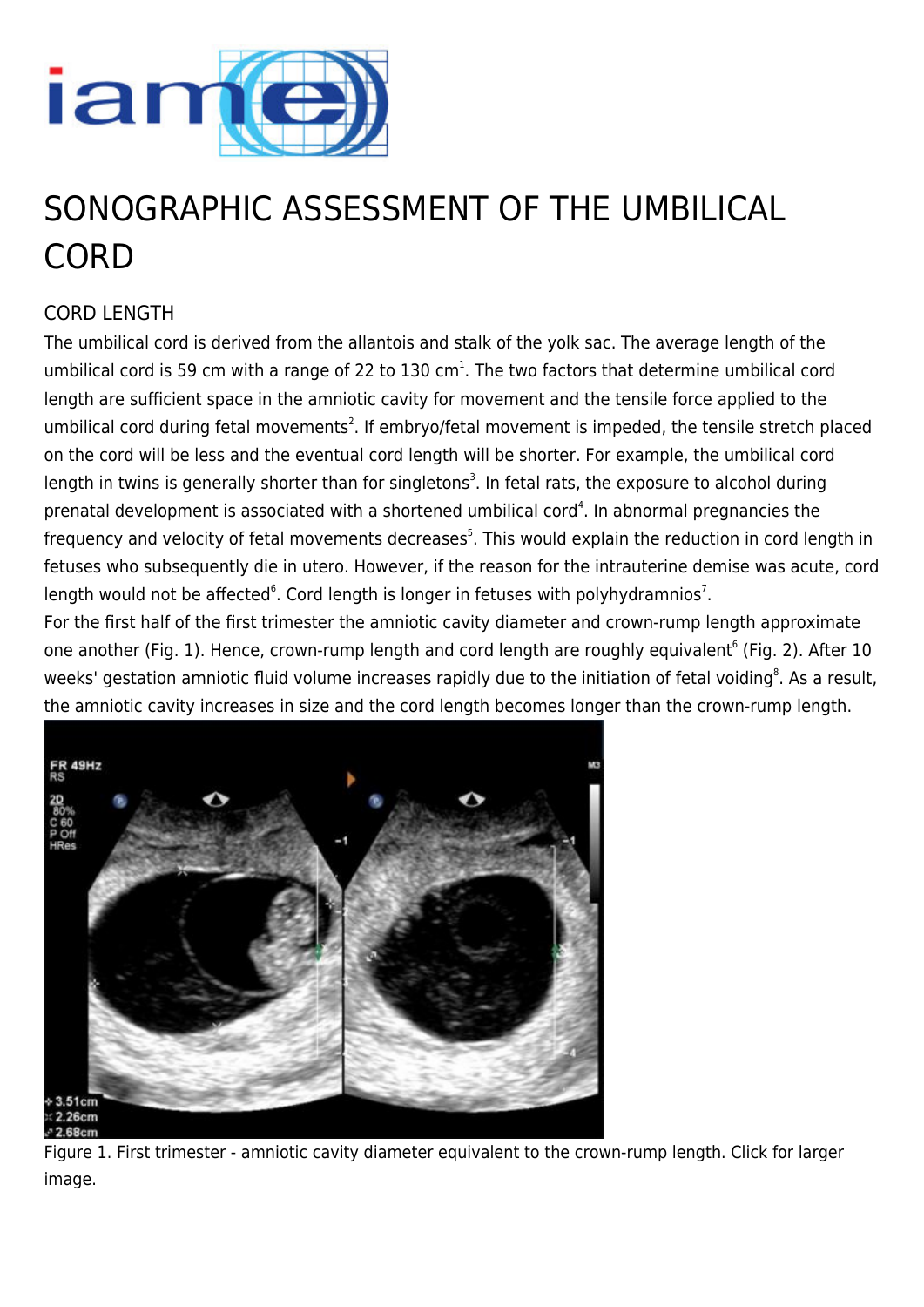

Figure 2. First trimester cord length approximately equivalent to the crown-rump length. Click for larger image.

## UMBILICAL CORD CYSTS

Umbilical cord cysts (Fig. 3) are derived from either the allantois (i.e. urachus), the omphalomesenteric duct, or focal edema of Wharton's jelly (pseudocysts). The former two have an epithelial lining and the latter does not. Pseudocysts are far more common than umbilical cord cysts. In general, an allantoic cyst is centrally located and will, therefore, widely separate the umbilical arteries. Since a pseudocyst results from edema of Wharton's jelly, the umbilical vessels may course through the cyst<sup>9</sup>. Because of their etiology, allantoic and omphalomesenteric duct cysts are usually found near the fetal end of the umbilical cord. While umbilical cord cysts are usually small, cysts of  $> 5$  cm have been reported<sup>10</sup>. If an umbilical cord cyst is large enough, it may compress the umbilical arteries and result in intrauterine growth restriction11 or fetal distress $^{12}$ .

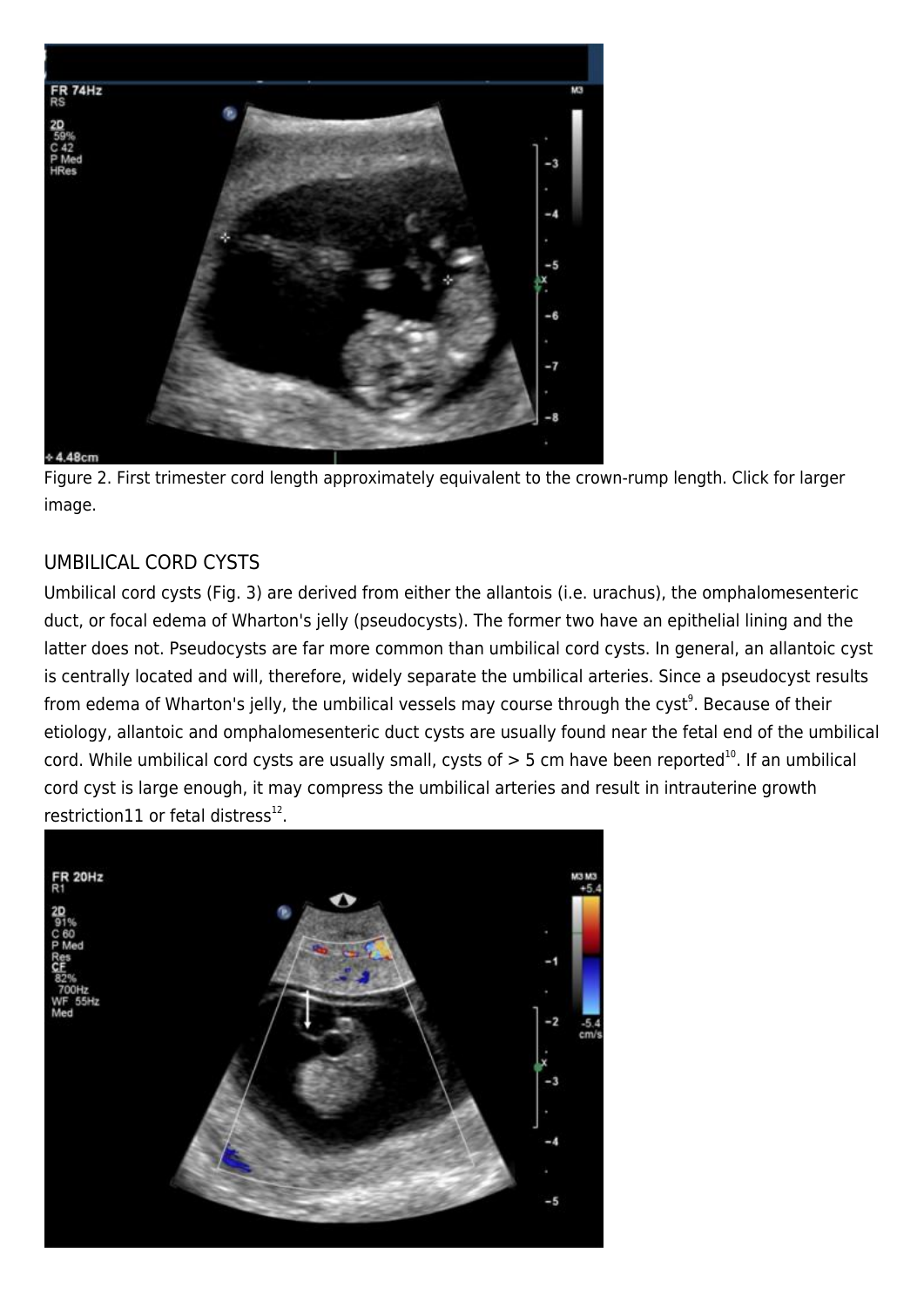Figure 3. First trimester umbilical cord cyst (arrow). Click for larger image.

The prevalence of umbilical cord cysts between 7 and 13 weeks' gestation is  $3\%^{13}$ . First trimester umbilical cord cysts that subsequently resolve prior to the second trimester are probably pseudocysts. It has been hypothesized that their formation may be due to increased hydrostatic pressure associated with the initiation of cord coiling and physiologic mid-gut herniation. They have not been associated with an increase in karyotypic abnomalities<sup>14,15</sup>. However, the presence of multiple first trimester umbilical cord cysts is associated with an increased rate of adverse pregnancy outcome. Ghezzi et al<sup>16</sup> reported only 1 of 6 pregnancies with multiple umbilical cysts resulted in a normal term pregnancy. Of the remaining 5 cases, there were 2 miscarriages; 2 fetuses with trisomy 18; and a fetus with an obstructive uropathy.

Allantoic cysts of the umbilical cord have been associated with omphalocele and a patent urachus $^{17}$ . Pseudocysts that persist into the second trimester have been associated with an increased risk of karyotypic abnormalities (specifically trisomy 18); an increase in structural abnormalities have also been reported $^{13,18,19}.$ 

### HYRTL ANASTOMOSIS

The hyrtl anastomosis is an interarterial anastomosis between the umbilical arteries, approximately 3 cm from the placenta cord insertion. The effect of this anastomosis is to equalize pressure between the placental lobes. The hyrtl anastomosis permits perfusion of the entire placenta even if one of the umbilical arteries is obstructed. Pregnancies with a single umbilical artery do not have this protective mechanism, possibly explaining the associated increase prevalence of fetal distress and intrauterine fetal demise<sup>20</sup>. There is a higher prevalence of umbilical artery fusion at the placental cord insertion with velamentous or marginal placental cord insertions - both conditions in which the placentas supplied by each umbilical artery is vastly different. If the anastomosis does not equalize the blood flow between the arteries, the placental lobes will be asymmetric in size<sup>20</sup>.

### UMBILICAL CORD TWIST

Umbilical cord coiling results from intrinsic properties within the umbilical cord (i.e., growth of the vessels and the differential blood flow within the umbilical arteries) and fetal movement. Left twists outnumber right twists by 7 to 1. The right umbilical artery is usually larger than the left, explaining the increased frequency of left twists<sup>21</sup>. The smooth muscle in the umbilical artery wall that coils around the vessel and may also play a role in the coiling of the umbilical cord. If the smooth muscle fibers are absent, or if the intravascular pressure is decreased, coiling of the umbilical cord will be reduced or not occur<sup>22</sup>. Umbilical cord coiling is typically established by the end of the first trimester<sup>23</sup>. However, 30% of women with a non-coiling umbilical cord at 20 weeks' gestation were found to have a normally coiled umbilical cord latter in gestation<sup>24</sup>. Five percent of 3-vessel umbilical cords and 15% of cords with a single umbilical artery do not have any twists $^{21}$ .

The coiling of the umbilical cord increases its turgor making it more resistant to compression. Non-coiled umbilical cords (Fig. 4) have been associated with an increased risk of intrapartum fetal heart rate decelerations, fetal distress, operative delivery, and intrauterine death. It has not yet been determined if a reduction in the number of coils, as well as a complete absence of coils, places a fetus at risk<sup>23</sup>.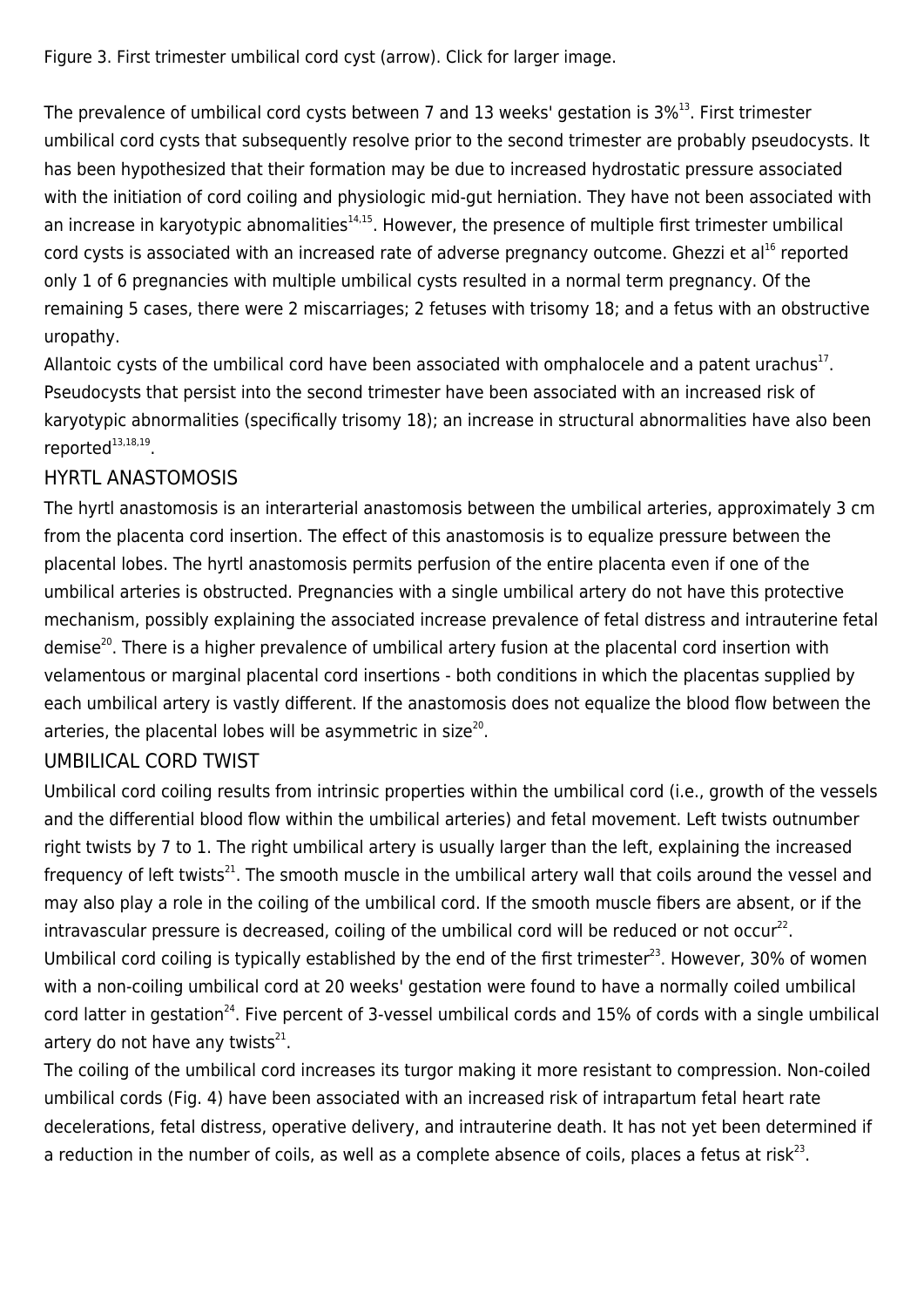

Figure 4. Straight umbilical cord. Click for larger image.

Over coiling of the umbilical cord can result in a slowing of blood flow with the potential for venous thrombosis. Over coiling is associated with an increase in intrauterine growth restriction, an increase in fetal demise, and twice the frequency of velamentous cord insertions. It has been hypothesized that stillbirths of unknown etiology may be caused by abnormal coiling of the umbilical cord<sup>25</sup>.

### DISCORDANT UMBILICAL ARTERIES

A 1 mm difference in the diameter of umbilical arteries has been considered discordant (Fig. 5). This degree of discrepancy occurs once in approximately every 72 pregnancies<sup>25</sup>. The resistance index is higher in the smaller vessel. A discrepancy in the size of the umbilical arteries is associated with abnormal placental cord insertions (marginal and velamentous) and an increase in placental abnormalities (succenturiate, bipartate placentas, and placental infarcts). An absence of the hyrtl anastomosis between umbilical arteries may prevent the different pressures within the arteries from being equalized<sup>20,26</sup>. Differences in the S/D ratio between umbilical arteries of 29% to 10% have been recorded between the second trimester and term, respectively. The decreasing differences in resistance between umbilical arteries as gestation advances may be due to the maturation of the hyrtl anastomosis<sup>27</sup>.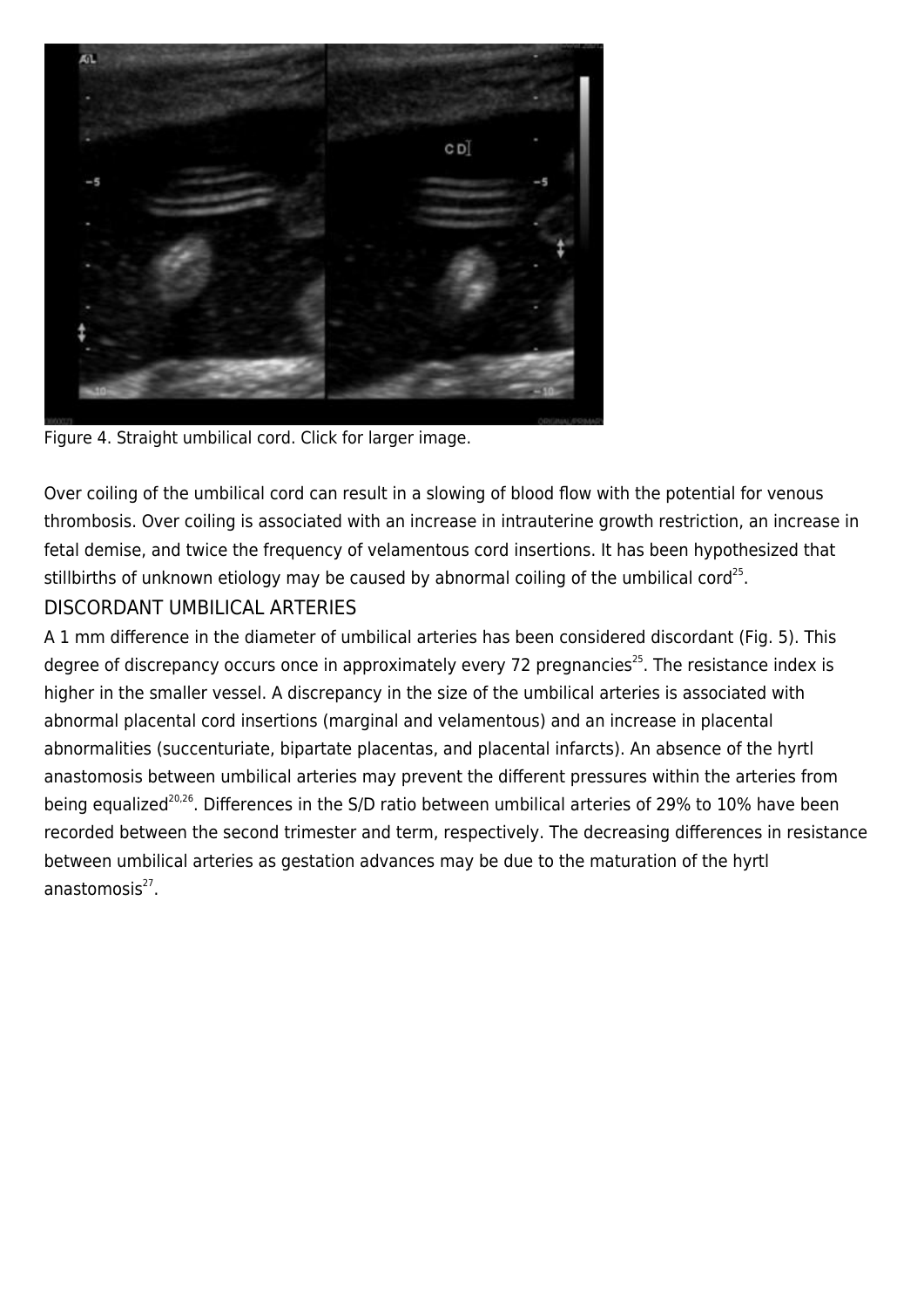

Figure 5. Discordant umbilical arteries (A and B). Click for larger image.

### TWO VESSEL UMBILICAL CORD

The umbilical arteries originate from the left and right common iliac arteries. The incidence of a single umbilical artery is 0.1% in embryos<sup>28</sup> and 0.6% to 1% at term. Autopsy series generally have a two-fold higher incidence. This discrepancy is consistent with the theory of umbilical artery atrophy resulting in a single umbilical artery. The rate of a single umbilical artery in twins is 4.6% $^{29}$ .

The transabdominal sonographic visualization rate of the number of vessels in the umbilical cord increases significantly from 15 to 17 weeks' gestation (74.1% to 97.6%;  $p < 0.001$ )<sup>30</sup>. In addition to gestational age, maternal body habitus, a reduction in amniotic fluid volume, and the position of the umbilical cord within the amniotic cavity affect the success of identifying the number of vessels in the umbilical cord.

Umbilical artery fusion may occur along the umbilical cord. Hence, both a 2-vessel, as well as a 3-vessel, umbilical cord may be visualized in the same patient. Intermittent fusion of the umbilical arteries does not have the same affect on neonatal outcome as a uniform single umbilical artery<sup>30</sup>.

The number of vessels around the fetal bladder (Fig. 6) does not reflect the number of vessels in a free loop of umbilical cord in every case<sup>30</sup>.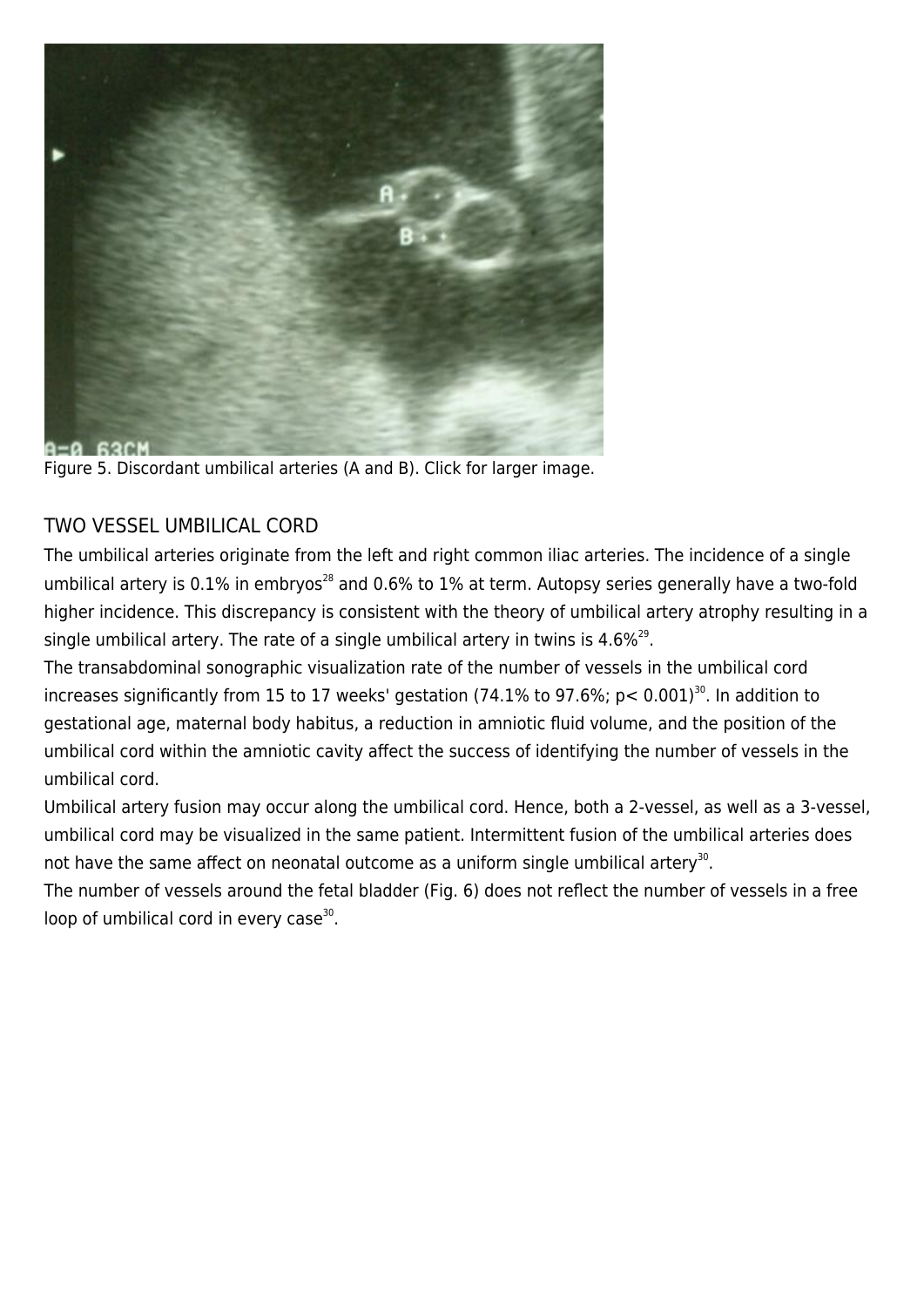

Figure 6. Two-vessel umbilical cord: a) only the right umbilical artery is present; b) in the amniotic fluid. Click for larger image.

Approximately 18.4% to 30% of fetuses with a single umbilical artery will have other structural or karyotypic abnormalities (Table I) $^{31,32}$ . When there is a single umbilical artery, there is not a predominance of congenital anomalies from a particular organ system<sup>28,29</sup>. However, a single umbilical artery is usually associated with acardiac twins and sirenomelia<sup>29</sup>. In the latter congenital anomaly, the single umbilical artery is a persistent vitelline artery (Type II single umbilical artery) and is not due to the atrophy of one of the umbilical arteries (Type I) $^{33}$ .

Table I. Two Vessel Cord Associations<sup>29,31,34</sup>

- Preterm delivery
- Small-for-gestational age
- Intrauterine growth restriction
- Stillbirth
- Karyotypic abnormalities
	- Trisomy 18
	- Trisomy 13
- Structural anomlies
	- Cardiovascular
	- Central nervous system
	- Gastrointestinal
	- Genitourinary
	- Respirtory
	- Musculoskeletal
- Placental abnormalies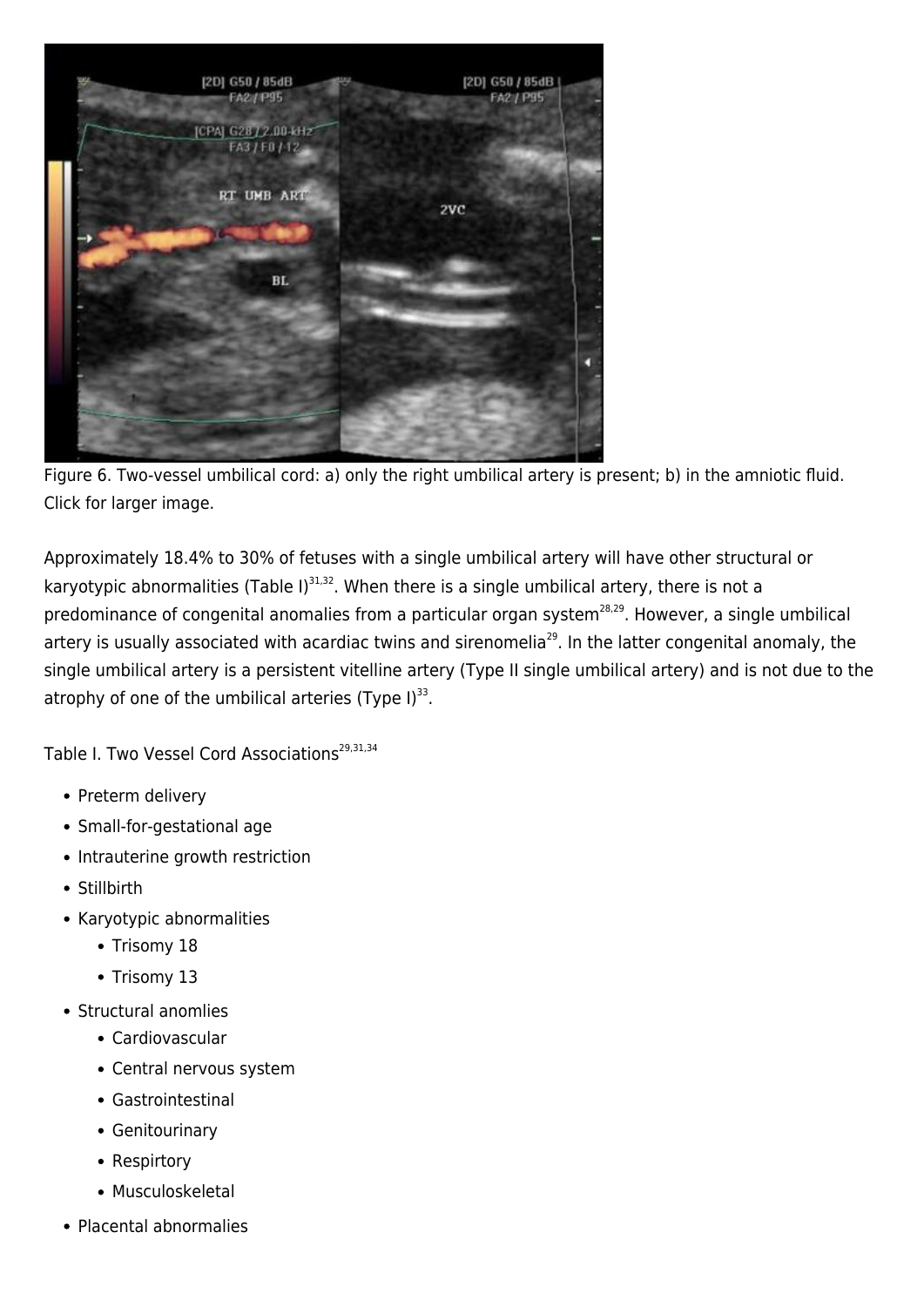- Velamentous cord insertion
- Circumvallat

Associated malformations result in the higher perinatal losses with a single umbilical artery<sup>29</sup>. However, the rate of stillbirth is even increased in otherwise structurally normal fetuses with a single umbilical artery<sup>34,35</sup>. The overall mortality with a single umbilical artery is approximately four times a control group<sup>29</sup>.

If the fetus appears to be structurally normal on a detailed ultrasound examination, it has been reported that from 0 to 7% may be found to have an anomaly at birth $^{31,36}$ .

If there are associated structural anomalies or symmetric intrauterine growth restriction, the likelihood of a karyotypic abnormality is increased. Trisomy 18 is the most common aneuploidy associated with a 2 vessel umbilical cord<sup>29</sup>. When polyhydramnios is present with a single umbilical artery, esophageal atresia or a tracheoesophageal fistula should be considered. Compensatory dilatation of a single umbilical artery may prevent the fetus from developing intrauterine growth restriction (Fig. 7)<sup>37</sup>.



Figure 7. Two-vessel umbilical cord. Click for larger image.

There is less Wharton's jelly surrounding a single umbilical artery. This may result in the higher vulnerability of the umbilical cord to compression in the third trimester $^{38}$ .

If a single umbilical artery is the only abnormality detected, body weight, length, head circumference, and IQ are comparable to controls with 2 umbilical arteries at 4 years of age<sup>39</sup>.

### UMBILICAL CORD HEMATOMA

Umbilical cord hematomas may occur spontaneously or iatrogenically after an intrauterine procedure (i.e.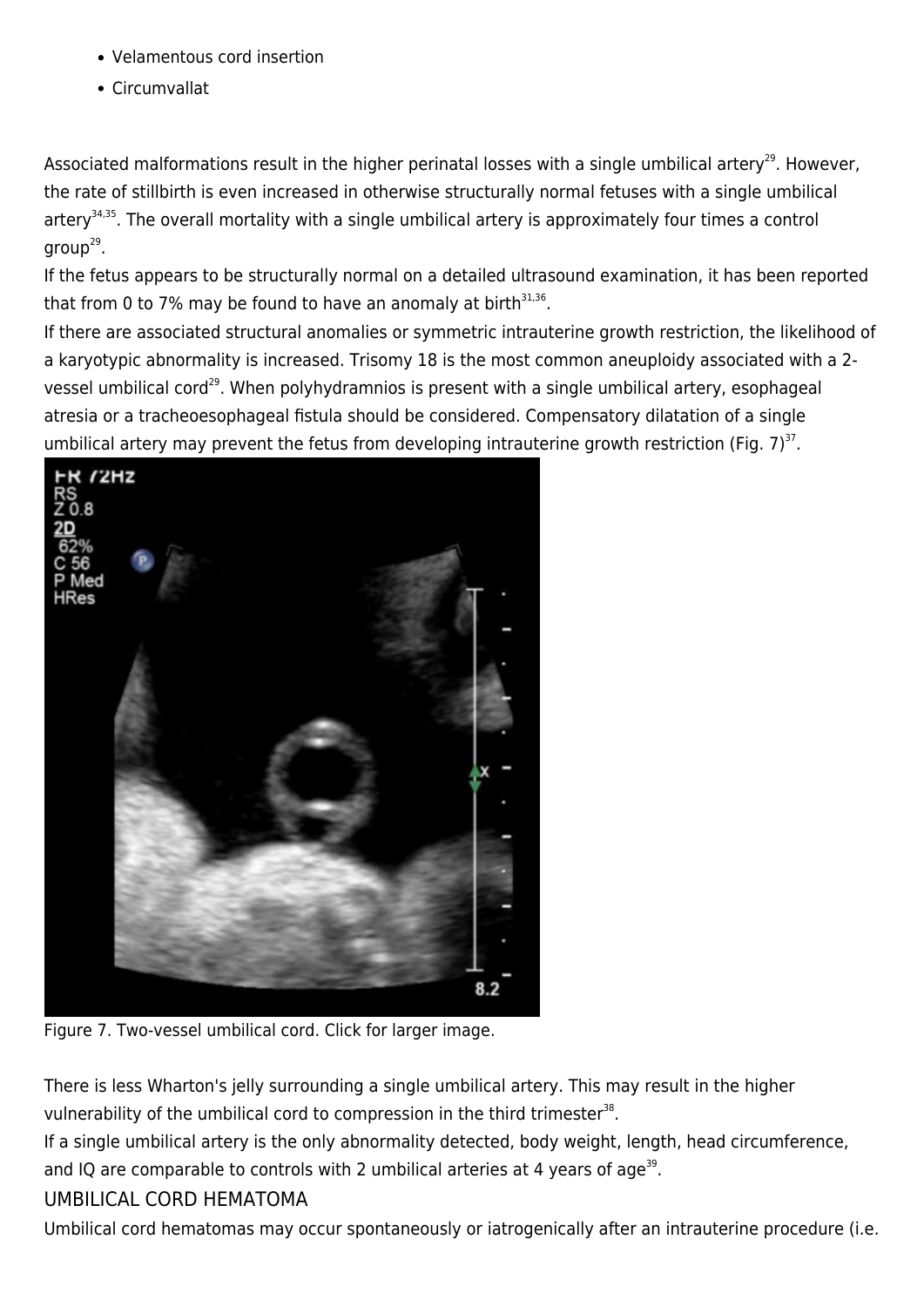amniocentesis or percutaneous umbilical blood sampling<sup>40</sup>). Spontaneous hematomas are estimated to occur one in every 500 deliveries. They are usually located at the fetal end of the umbilical cord and are due to the rupture of the umbilical vein<sup>41</sup>. While most umbilical cord hematomas are small, larger hematomas have been associated with an increase in perinatal mortality $42,43,44$ .

## ANEURYSM OF THE UMBILICAL ARTERY AND VEIN

An umbilical artery aneurysm is a rare, but potentially lethal anomaly. The turbulent flow within the aneurysm can be appreciated with color Doppler. Vascular compression by an umbilical cord aneurysm may result in a sudden intrauterine fetal demise. Once fetal viability has been attained, an early delivery should, therefore, be planned when fetal lung maturity has been confirmed, or if there are signs of distress<sup>45</sup>.

An aneurysm of the umbilical vein may result in a cord hematoma, fetal anemia, non-immune hydrops and sudden intrauterine fetal death<sup>46</sup>.

### CORD HEMANGIOMA

The two primary tumors of the umbilical cord are hemangiomas and teratomas. Both are quite rare. Umbilical cord hemangiomas are echogenic. As a result, the differential diagnosis would include a cord hematoma or a teratoma. Umbilical cord edema is characteristic for a hemangioma; it may extend for quite a distance beyond the region of the hemangioma. The presence of calcifications within an echogenic cord mass would suggest a diagnosis of a teratoma rather than a hemangioma. Mechanical compression of the umbilical vessels by the hemangioma may result in fetal compromise. A cord hemangioma may bleed, resulting in fetal anemia and secondary hydrops<sup>47,48</sup>.

### TRUE KNOT OF THE UMBILICAL CORD

True knots in the umbilical cord are reported in 0.3 - 2.1% of deliveries. Antepartum fetal death is increased over four-fold with this particular cord complication. The "hanging noose sign" is a transverse section of umbilical cord surrounded by a loop of cord<sup>49</sup>. A "clover-leaf" pattern of a true knot has also been described<sup>50</sup>. With sufficient cord constriction, umbilical venous flow is pulsatile in the post-stenotic segment of cord<sup>51</sup>. As the degree of cord tightening increases, a systolic notch will become apparent on the umbilical artery waveform<sup>52</sup>.

## VELAMENTOUS CORD INSERTION (VCI)

Velamentous cord insertion occurs when the umbilical vessels enter the membranes before reaching the placenta (Fig. 8). Since the fetal vessels are only surrounded by amnion and devoid of Wharton's jelly, the risk of compression, thrombosis, and rupture are increased. VCI occurs in 0.48% of singletons; 5% of dichorionic twins; 9% of monochorionic twins<sup>40</sup>; and 28% of triplets<sup>53</sup>. A velamentous cord insertion has been associated with an increased prevalence of fetal heart rate abnormalities in labor, emergency cesarean section, low birth weight, and preterm delivery.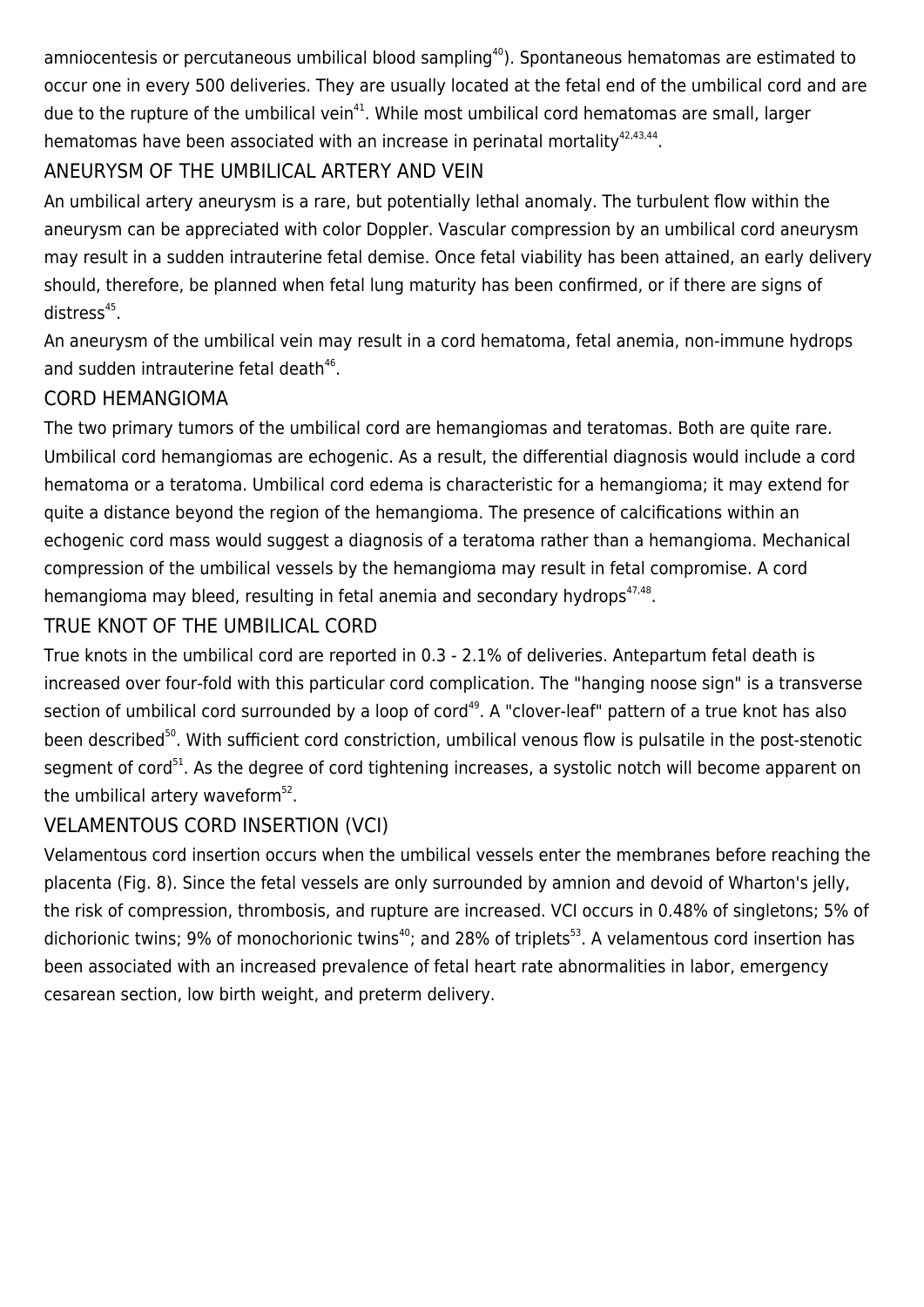

Figure 8. Fundal velamentous cord insertion of a bilobate placenta. Click for larger image.

The detection of the placental cord insertion is influenced by placental location and gestational age. Pretorius and co-workers<sup>54</sup> detected 67% of cord insertions at 15 to 20 weeks' gestation and 30% between 36 and 40 weeks (Fig. 9). Hasegawa et al<sup>56</sup> reported a 62.5% sensitivity for detecting VCI with a 100% positive predictive value at 18 weeks' gestation. VCI in the lower uterine segment has a significantly higher rate ( $p < 0.01$ ) of non-reassuring fetal heart rate patterns. In addition, the length of the abnormal vessel is longer in the lower uterine segment. It has been hypothesized that this is due to the development of the lower uterine segment as gestational age advances. In one series the length of the velamentous vessel was 10.6 cm in the lower uterine segment and 4.7 cm in the upper third of the uterus (p =  $0.024$ )<sup>55</sup>.



Figure 9. Placental cord insertion in the third trimester. Click for larger image.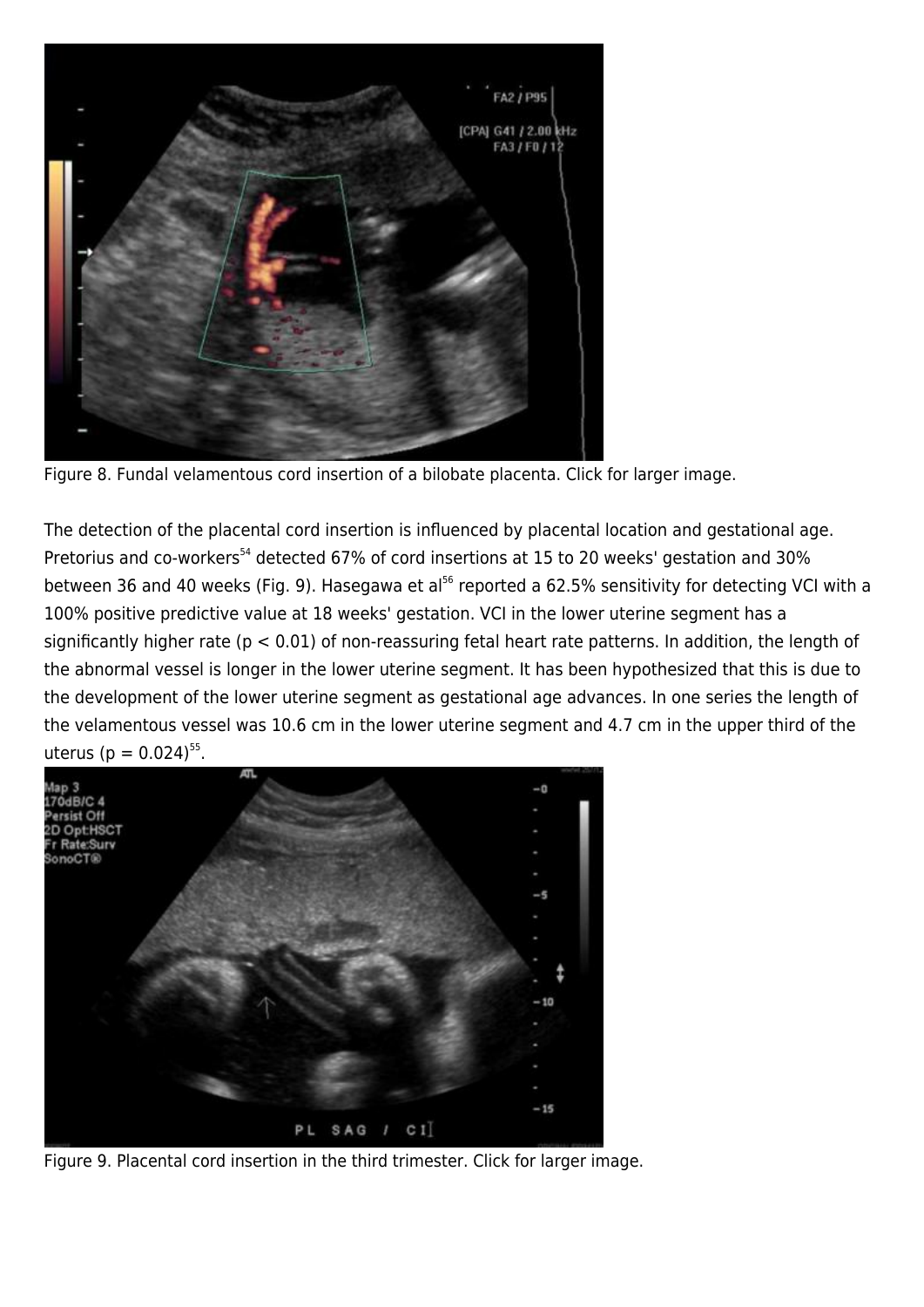#### VASA PREVIA

Vasa previa occurs when fetal vessels extend over the region of the internal cervical os (Fig. 10). Its incidence is between once in every 1200 to 5000 deliveries<sup>56</sup>. A velamentous cord insertion, succenturiate placental lobe or bilobate placenta have fetal vessels traversing the membranes and may result in a vasa previa. A marginal placenta previa, a low-lying placenta, multiple gestations, and pregnancies resulting from in-vitro fertilization (IVF) have also been associated with vasa previa<sup>57</sup>.



Figure 10. Color Doppler of a vasa previa. Click for larger image.

A velamentous cord insertion occurs in 14% of IVF pregnancies, in contrast to 1% of spontaneous pregnancy<sup>58</sup>. In one study the incidence of vasa previa after IVF was 1:293 deliveries, in contrast to a rate of 1:6068 deliveries in the general population<sup>58</sup>. It has been hypothesized that the increase in the placental abnormalities with IVF pregnancies may be related to the improper orientation of the blastocyst at the time of implantation<sup>57</sup>.

When there is a vasa previa, spontaneous rupture of the membranes may lacerate the fetal vessels, resulting in rapid fetal exsanguination. In the past, vasa previa has been associated with a substantial perinatal mortality. Several series have shown that the antenatal detection of vasa previa is possible<sup>56,59</sup>. In one series the perinatal mortality decreased from 56% without, to 3% with prenatal diagnosis<sup>60</sup>. Catanzarite et al<sup>61</sup> classified vasa previa into two types. In Type I there is a single placental lobe with a velamentous cord insertion. In Type II fetal vessels cross the internal cervical os connecting two separate placental lobes (Figs. 11 & 12). The sonographic determination of the umbilical cord insertion into the placenta during the routine second trimester ultrasound examination will exclude a Type I vasa previa<sup>62</sup>. In order to detect Type II vasa previa, the area over the cervix must be evaluated with color Doppler and transvaginal sonography when necessary.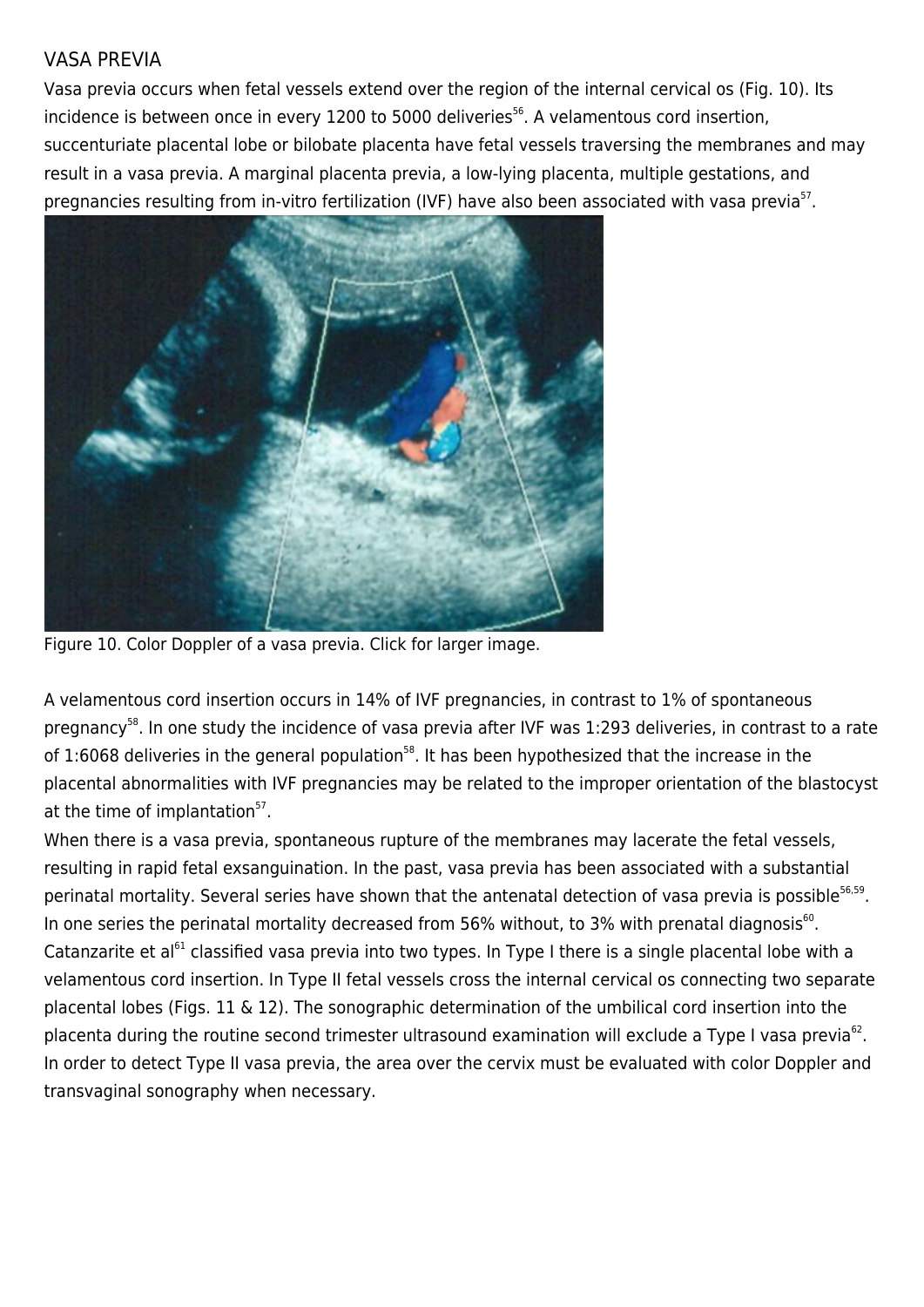

Figure 11. Posterior succenturiate (arrow) placental lobe associated with a type II vasa previa. Click for larger image.



Figure 12. Color Doppler of a feeding vessel to a succenturiate placental lobe. Click for larger image.

Lee and co-workers<sup>59</sup> have reported that aberrant vessels extending over the cervix in the second or early third trimester may regress by term. While the umbilical cord insertion is generally fixed, aberrant vessels within the membranes could move because of the differential growth between the lower uterine segment and placenta.

While three-dimensional power Doppler<sup>61</sup> may help to appreciate the spatial relationship between the aberrant fetal vessels and the internal cervical os, two-dimensional transvaginal sonography is sufficient to make a diagnosis of vasa previa.

#### **REFERENCES**

1. Purola E. The length and insertion of the umbilical cord. Ann Clin Gynaecol 1968;57:621-622.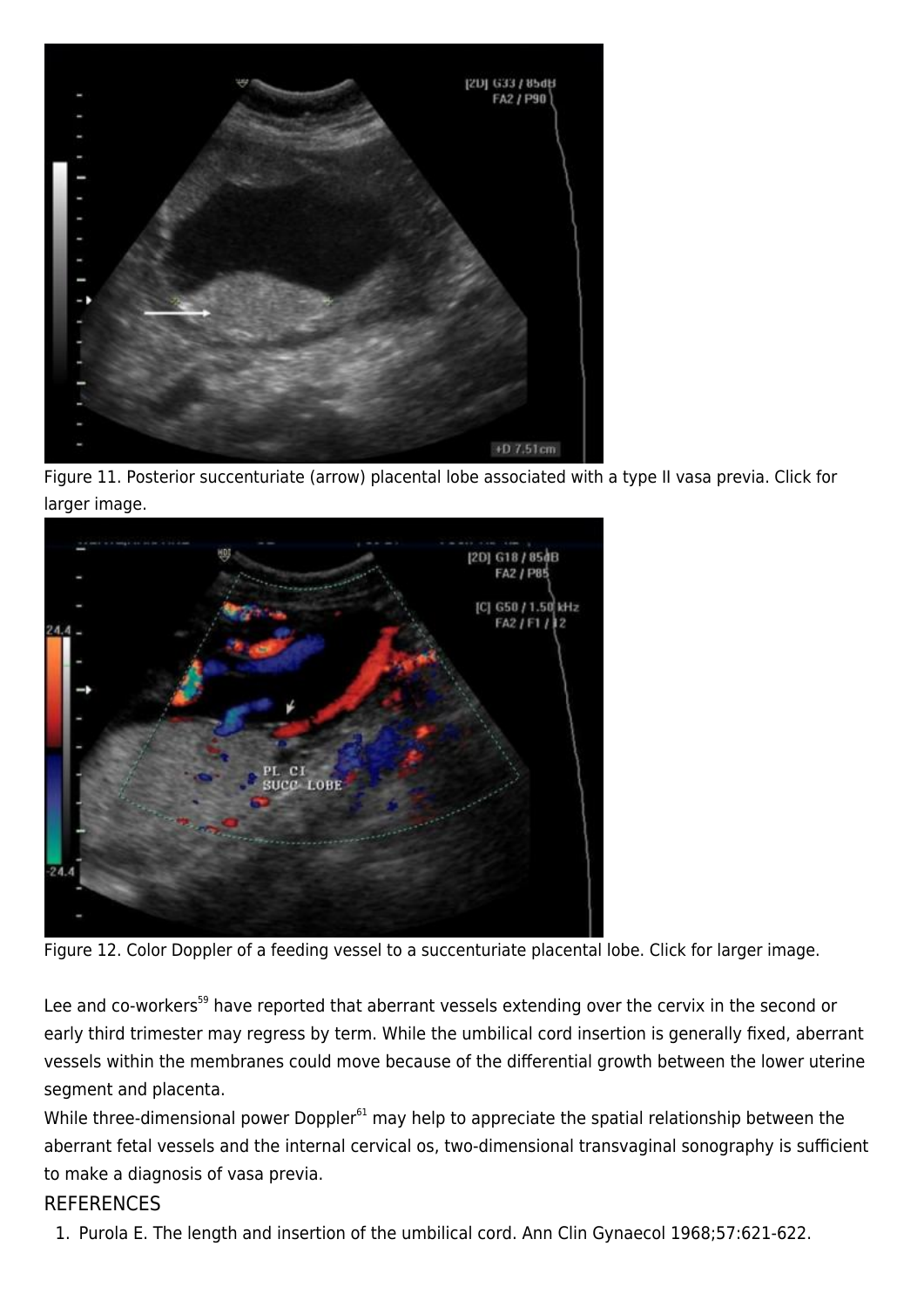- 2. Moessinger AC, Blac WA, Marone PA, Polsen DC. Umbilical cord length as an index of fetal activity: experimental study and clinical implications. Pediatr Rev 1982;16:109-112.
- 3. Soernes T, Bakke T. The length of the human umbilical cord in twin pregnancies. Am J Obstet Gynecol 1987; 152:1229-1230.
- 4. Barron S, Riley EP, Smotherman WP. The effect of prenatal alcohol exposure on umbilical cord length in fetal rats. Alcoholism: Clin Exper Res 1986;10:493-495.
- 5. Hanner HD, Haller U, Jubli F. Quantification of active fetal body movement in the first half of pregnancy. Cont Gynecol Obstet 1979;6:33-4.
- 6. Hill LM, DiNofrio DM, Guzick D. Sonographic determination of first trimester umbilical cord length. J Clin Ultrasound 1994;22:435-438.
- 7. Ogita S, Oka T, Imanaka M, Matsuo S, Kawabata R et al. Effect of amniotic fluid volume on umbilical cord length. Asia-Oceanic J Obstet Gynaecol 1989;15:203-208.
- 8. Weissman A, Itskovitz-Eldor J, Jacobi P. Sonographic measurement of amniotic fluid volume in the first trimester of pregnancy. J Ultrasound Med 1996;15:771-774.
- 9. Yonemoto H, Itoh S, Nakamura Y, Kinoshita K. Umbilical cord cyst detected in the first trimester by two- and three-dimensional sonography. J Clin Ultrasound 2006;34:150-152.
- 10. Heifetz SA, Rueda-Pedraza E. Omphalomesenteric duct cysts of the umbilical cord. Pediatr Pathol 1983;1:325-335.
- 11. Iasscarino M, Baldi I, Persico O, Palagiano A. Ultrasonographic and pathologic study of mucoid degeneration of umbilical cord. J Clin Ultrasound 1986;14:127-129.
- 12. Battaglia C, Artini PG, D'Ambrogio G. Genazzani AR. Cord vessel compression by an expanding allantoic cyst: case report. Ultrasound Obstet Gynecol 1992;2:58-60.
- 13. Ross JA, Jurkovic D, Zosman N, Jauniaux E, Hacket E et al. Umbilical cord cysts in early pregnancy. Obstet Gynecol 1997;89:442-445.
- 14. Rempen A. Sonographic first-trimester diagnosis of umbilical cord cyst. J Clin Ultrasound 1989;17:53-55.
- 15. Skibo LK, Lyons EA, Levi CS. First trimester umbilical cord cysts. Radiol 1992;182:719-722.
- 16. Ghezzi F, Raio L, DiNaro E, Franchi M, Cromi A et al. Single and multiple umbilical cord cysts in early gestation: two different entities. Ultrasound Obstet Gynecol 2003;21:215-219.
- 17. Frazier HA, Guerrieri JP, Thomas RL, Christenson PJ. The detection of a patent urachus and allantoic cyst of the umbilical cord on prenatal ultrasonography. J Ultrasound Med 1992;11:117-120.
- 18. Sepulveda W, Pryde PG, Greb AE, Romero R, Evans MI. Prenatal diagnosis of umbilical cord pseudocyst. Ultrasound Obstet Gynecol 1994;4:147-150.
- 19. Sepulveda W, Gutierrez J, Sanchez J, Be C, Schnapp C. Pseduocyst of the umbilical cord: prenatal sonographic appearance and clinical significance. Obstet Gynecol 1999;93:377-381.
- 20. Raio L, Ghezzi F, DiNaro E, Franchi M, Balesterei D et al. In-utero characterization of the blood flow in the hyrtl anastomosis. Placenta 2001;22:597-601.
- 21. Lacro RV, Jones KL, Benirschke K. The umbilical cord twist: origin, direction, and relevance. Am J Obstet Gynecol 1987;157:833-838.
- 22. Strong TH. Factors that provide optimal umbilical protection during gestation. Cont OB Gyn 1997;42:82-105.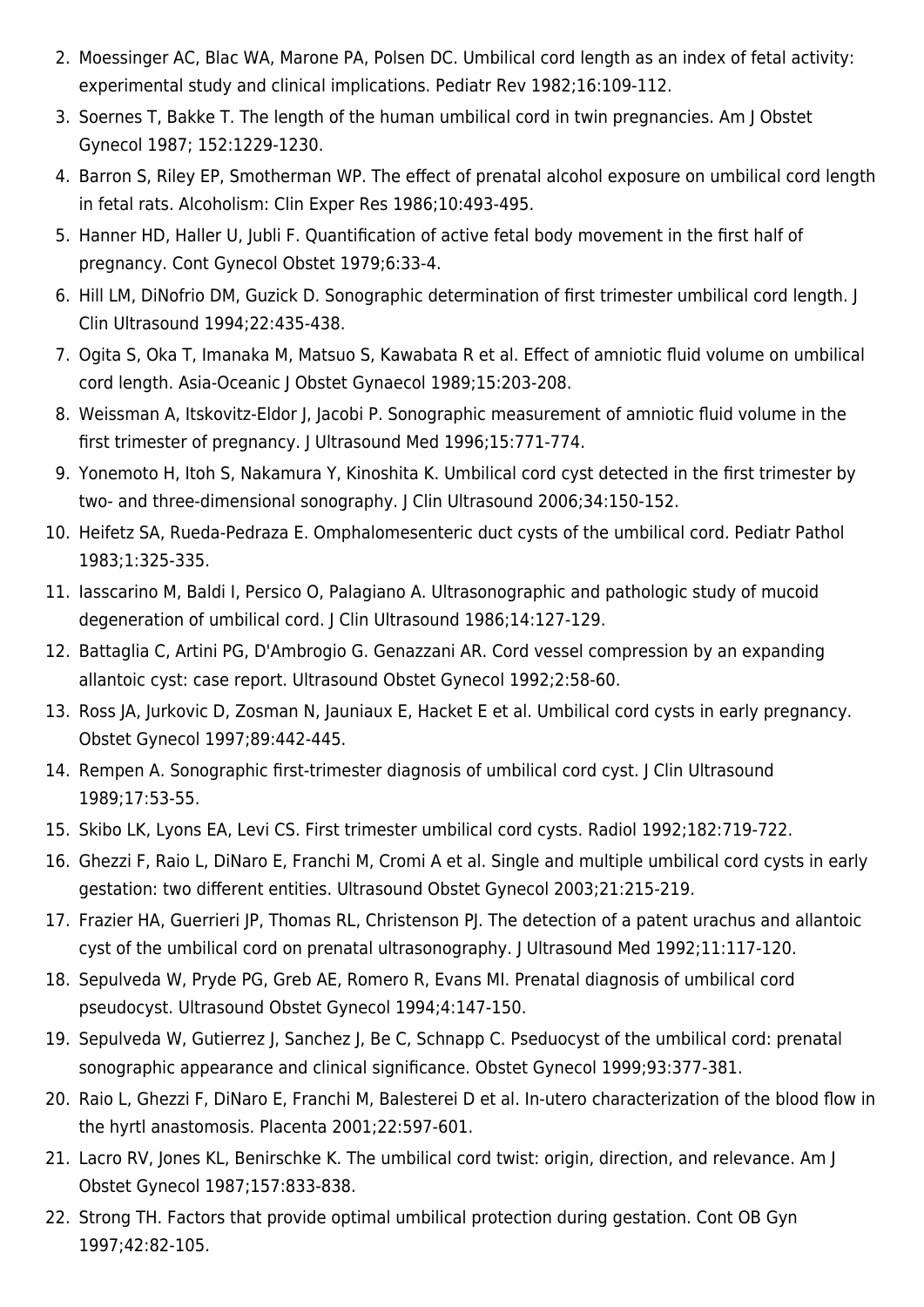- 23. Strong TH, Elliott JP, Radin TG. Non-coiled umbilical blood vessels: a new marker for the fetus at risk. Obstet Gynecol 1993;81:409-411.
- 24. Strong TH, Finberg HJ, Mattox JH. Antepartum diagnosis of non-coiled umbilical cords. Am J Obstet Gynecol 1994;170:1729-1733.
- 25. Machin GA, Ackerman J, Gilbert-Barness E. Abnormal umbilical cord coiling is associated with adverse perinatal outcomes. Pediatr Devel Pathol 2000;3:462-471.
- 26. Raio L, Ghezzi F, DiNaro E, Gomez R, Saile G et al. The clinical significance of antenatal detection of discordant umbilical arteries. Obstet Gynecol 1998;91:86-91.
- 27. Predanic M, Kolli J, Yousefzadeh P, Pennisi J. Disparate blood flow patterns in parallel umbilical arteries. Obstet Gynecol 1998;91:757-60.
- 28. Tanimura T. Abnormality of embryos and their membranes (abstract). Teratology 1997;11:86.
- 29. Heifetz SA. Single umbilical artery. A statistical analysis of 237 autopsy cases and review of the literature. Perspect Pediatr Path 1984;8:345-378.
- 30. Hill LM, Wibner D, Gonzales P, Chenevey P. Validity of transabdominal sonography in the detection of a two-vessel umbilical cord. Obstet Gynecol 2001;98:837-842.
- 31. Chow JS, Benson CB, Doubilet PM. Frequency and nature of structural anomalies in fetuses with single umbilical arteries. J Ultrasound Med 1998;17:765-768.
- 32. Lilja M. Infants with single umbilical artery studied in a national registry. General epidemiological characteristics. Paediatr Perinat Epidemiol 1991;5:27-36.
- 33. Gamuz R, Zalel Y, Jacobson JM, Screiber L, Achiran R. Type II single umbilical artery (persistent vitalline artery) in an otherwise normal fetus. Prenat Diagn 2002;22:1040-1043.
- 34. Catanzarite VA, Hendricks SK, Maida C, Westbrook C, Cousins L et al. Prenatal diagnosis of the twovessel cord: implications for patient counseling and obstetric management. Ultrasound Obstet Gynecol 1995;5:98-105.
- 35. Bryan EM, Kohler HG. The missing umbilical artery. I Prospective study based on a maternity unit. Arch Dis Chilhd 1974;49:844-852.
- 36. Nyberg DA, Mahony BS, Lath D, Kaput R. Single umbilical artery: prenatal detection of concurrent anomalies. J Ultrasound Med 1991;10:247-253.
- 37. DeCotte L, Burrini D, Mares C, Watershoot T. Single umbilical artery: analysis of Doppler flow indices and arterial diameters in normal and small-for-gestational age fetuses. Ultrasound Obstet Gynecol 1996;8:27-30.
- 38. Raio L, Ghezzi F, DiNaro E, Franchi M, Brühwiler H et al. Prenatal assessment of Wharton's jelly in umbilical cords with single artery. Ultrasound Obstet Gynecol 1999;14:42-46.
- 39. Froehlich LA, Fujikura T. Follow-up of infants with single umbilical artery. Pediatr 1973;52:6-13.
- 40. Derom R, Derom C, Vlietinck R. Placentation. In: Multiple Pregnancy: Epidemiology, Gestation and Perinatal Outcome. Edited by LG Keith, E Papiernik, Dm Keith et al. Carnforth UK, Parthenon Press, 1995.
- 41. Feldberg D, Ben-David M, Dicker D, Samuel N, Goldman J. Hematoma of the umbilical cord with acute antepartum fetal distress. A case report. J Reprod Med 1986;31:65-66.
- 42. Sutro WH, Tuck SM, Loesevitz A, Novotny PL, Archbald F et al. Prenatal observation of umbilical cord hematoma. AJR 1984;142:801-802.